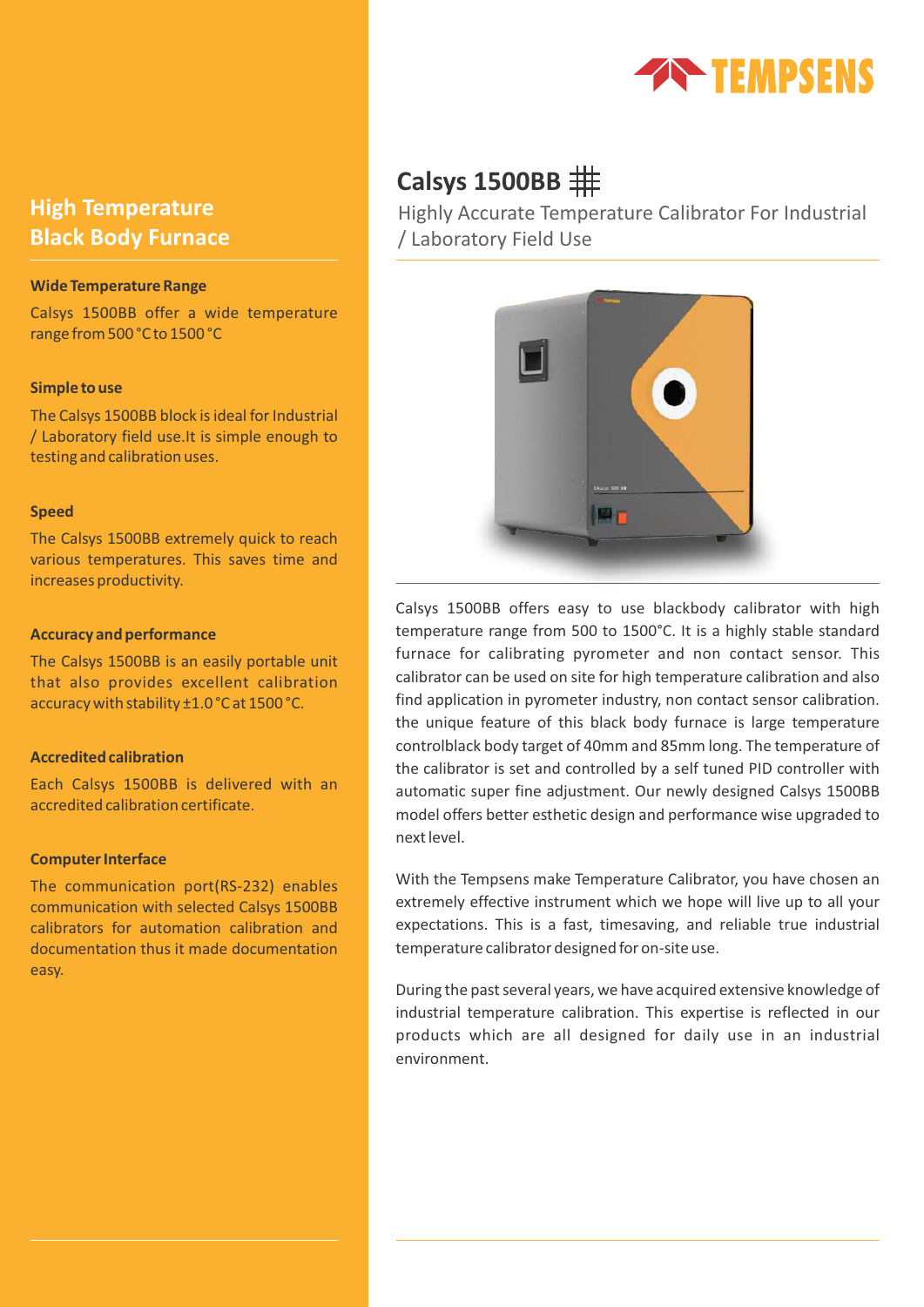# **SPECIFICATIONS**

| Temperature range                                   | 500 °C to 1500 °C                              |
|-----------------------------------------------------|------------------------------------------------|
| Accuracy                                            | ±3 °C                                          |
|                                                     | $\pm$ 0.2 $^{\circ}$ C at 500 $^{\circ}$ C     |
| Stability                                           | ±0.3°C at 1000°C                               |
|                                                     | ±0.5°C at 1500°C                               |
| Cavity type                                         | Silicon carbide                                |
| <b>External Aparture</b>                            | 40 mm dia                                      |
| Method of Control                                   | Self tunned PID controller                     |
| <b>Cavity Diameter</b>                              | 46mm (85 mm depth)                             |
| Heating time                                        | 1.5 Hrs                                        |
| Resolution                                          | $1^{\circ}$ C                                  |
| Display                                             | LCD, °C or °F user-selectable                  |
| Size (H x W x D)                                    | 590(H) x 450(W) x 530(D) mm                    |
| Weight                                              | 55Kg                                           |
| Power requirements                                  | 230 VAC, 3.0 KW(50 Hz)                         |
| Computer interface                                  | RS - 232                                       |
| Calibration                                         | Accredited calibration certificate provided    |
| Environmental operating conditions                  | 0 °C to 40 °C, 0 % to 90 % RH (non-condensing) |
| Specifications valid in environmental<br>conditions | 13 °C  33 °C                                   |

# **STABILITY OF CALSYS 1500 BB**